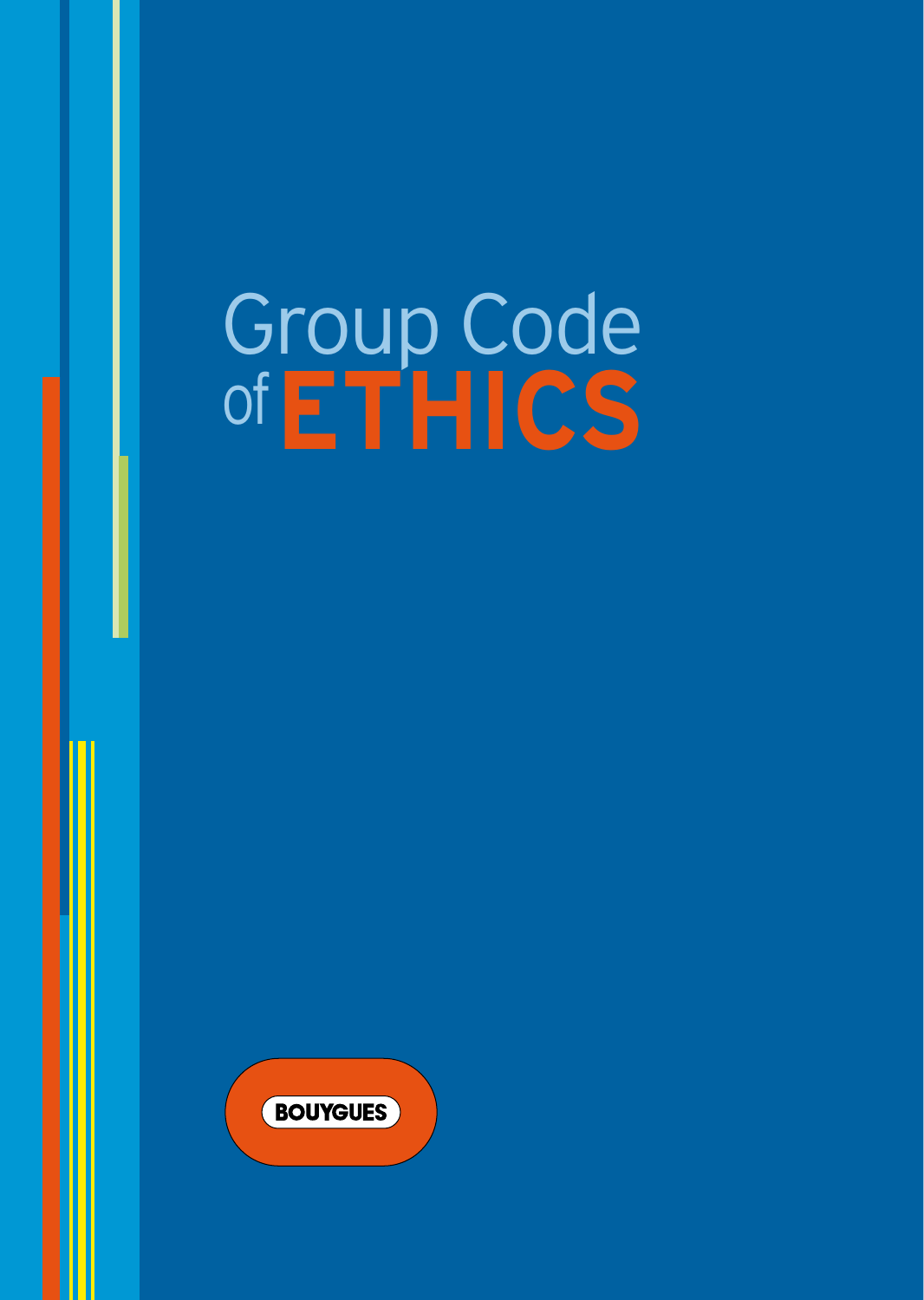# **Contents page Introduction 4 Compliance with the law 5 Respect for persons 5 Higher interests of the Group 5 Intra-Group relations 6 Conflicts of interests 6 Communications and information – Fairness to shareholders 7 Protection** of assets **7 Financial transactions – Accounting 8 Internal control 9 Quality 9 Sustainable** development **9 Respect for the environment 10 Charitable contributions – Sponsorship 10 Political activity 10 Commercial action – Relations with clients and suppliers 11 Corruption 12**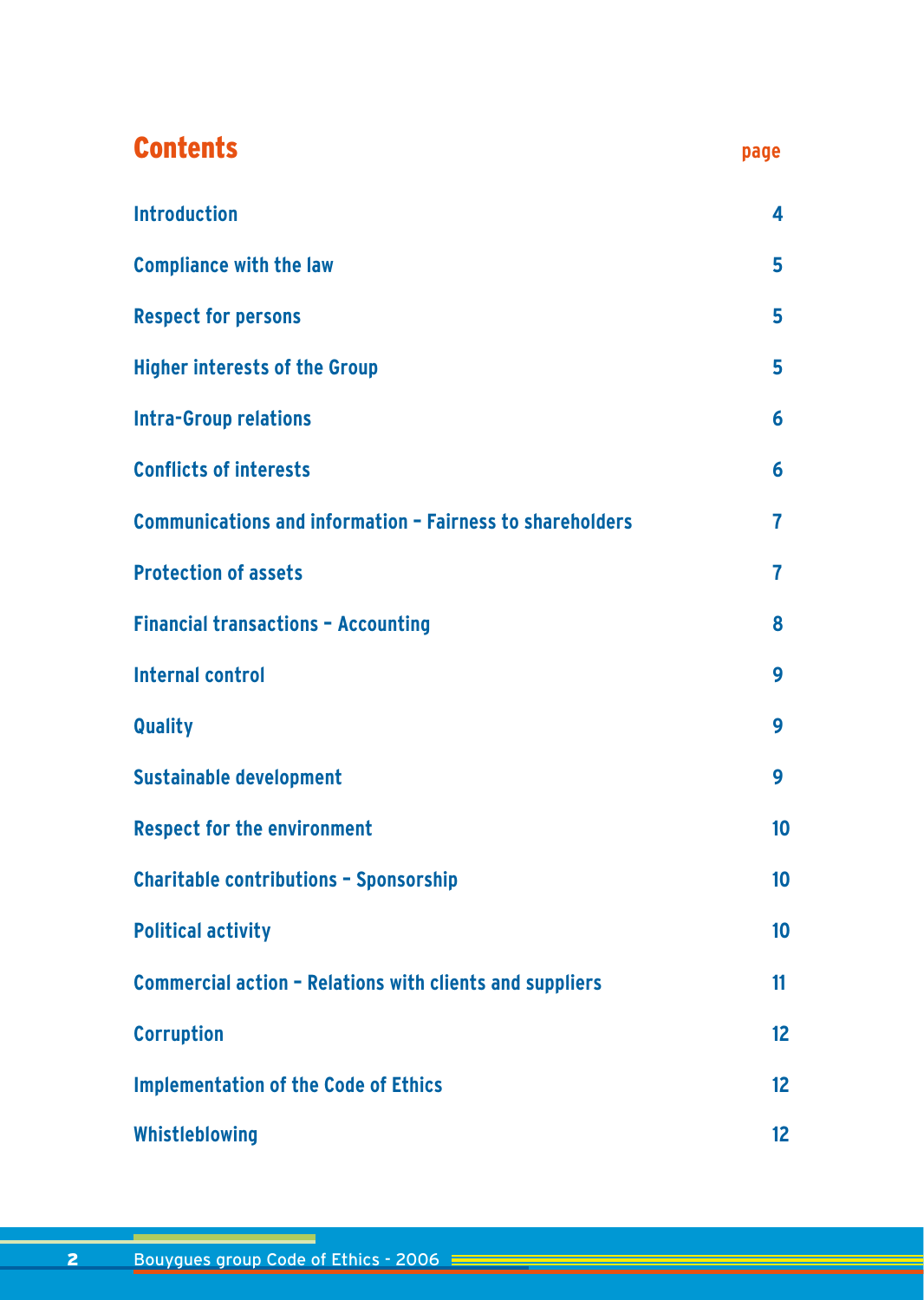

he efficiency and future of the Bouygues group depend on the confidence the Group inspires in its clients, its employees, its shareholders and its private- and public-sector partners. We can only ensure our development by adopting a fair, honest attitude towards them.

This confidence is created, in particular, by compliance with the rules governing conduct that I have frequently reiterated in recent years. After consulting the Ethics and Sponsorship Committee of the Bouygues Board of Directors, I have now decided

to combine these rules in a Code of Ethics, which will be sent to each Group employee.

Distributing this Code is not part of a communications strategy I have termed "markethics" and there can be no question either of rewriting the law. These are positions I have supported for a long time. Over recent years, I have met with a large number of employees and managers in order to discuss our ethics with them. During these meetings, I understood that it is now possible to issue a Code without it having a connotation I have sought to avoid, namely that of a hypocritical act. On the contrary, this publication is part of our policy of continuous progress.

Under this Code, the Group undertakes to comply with the strictest standards when doing business. This Code should help in mobilising our organisations and improving how we behave. The aim of the Code is to obtain even stronger support from managers and employees for our core shared values.

It is true that there are no substitutes for common sense and a search for personal ethics based on respect and responsibility. These values will be your safest guide in finding the right attitude to adopt. However, by expressing the Group's commitment, this Code will help employees to determine their behaviour when faced with actual situations, by referring to clear, precise principles.

Compliance with this Code is the responsibility of all and a priority means of ensuring progress and excellence.

After consulting the Ethics and Sponsorship Committee, I have decided to entrust Jean-François Guillemin, the Corporate Secretary, with the position of Group Ethics Officer, as defined in this Code.

> Martin Bouygues Chairman and CEO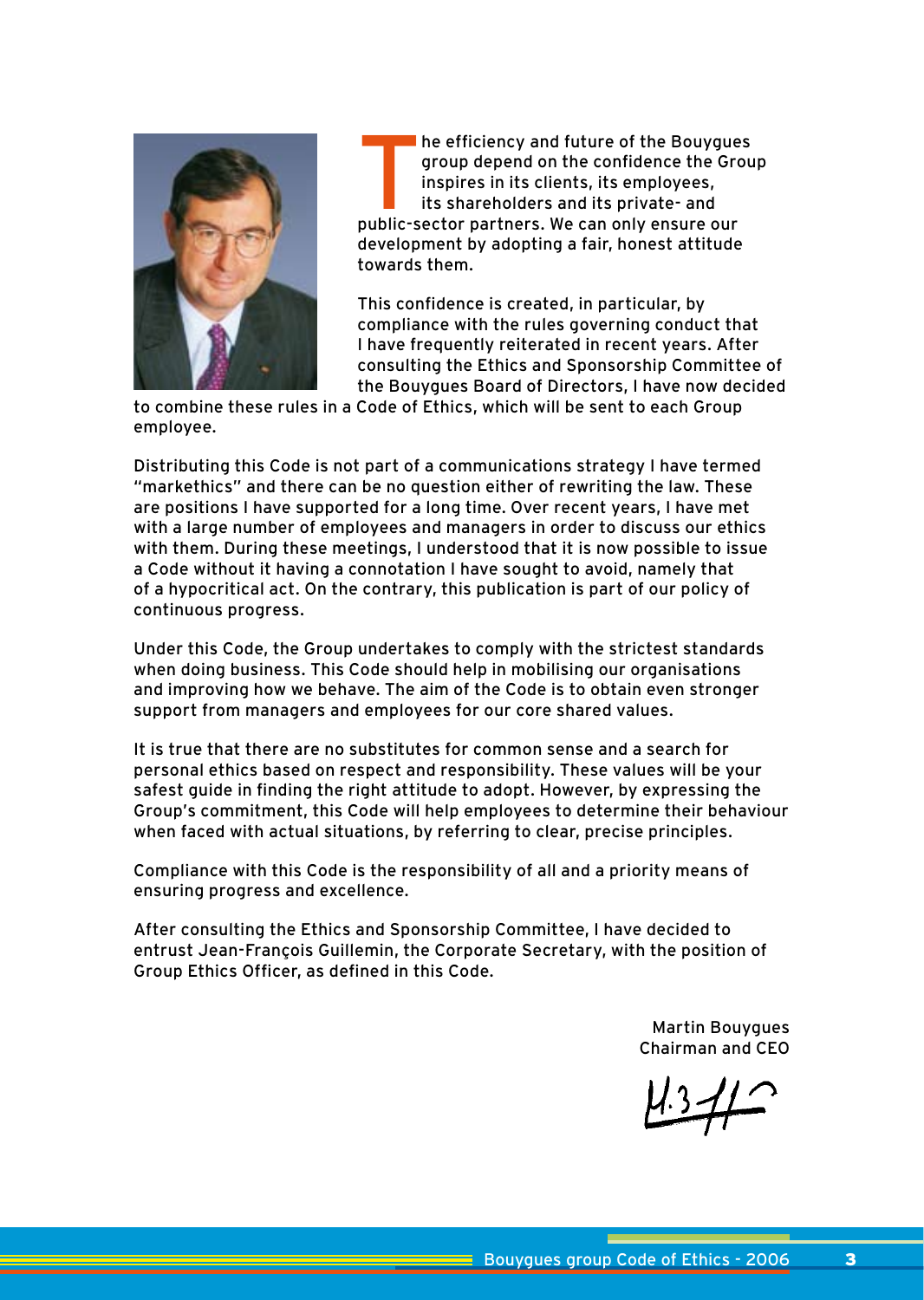# **Introduction**

The Group Code of Ethics calls on each employee to comply with a professional ethic set out in the form of "principles that govern actions" which, under all circumstances and in all countries, must direct how employees behave. These principles that govern actions do not result solely from moral considerations or rules of law, and are not merely reminders of the need to comply with the law. They seek to promote exemplary professional behaviour under all circumstances.

We can only achieve the goals set out in the Code with thought and a sense of individual responsibility, as the Code cannot reiterate or complement the body of laws, regulations, internal standards and agreements that govern the activities of the Group's businesses and employees. Nor can the Code cover all the situations with which employees may be confronted within the scope of their activities. There are numerous situations that are not covered by the laws, regulations and other standards, which require individual behaviour to be governed by respect, equity and honesty. It is up to each employee to examine these situations in the light of these principles. Thoughtfulness, common sense and sound judgment are therefore required of each employee.

The company in which employees perform their work may have laid down specific rules to ensure improved compliance with the laws, regulations and obligations that govern its business activity: this Code does not replace them. However, it is up to each Group company to lay down internal rules that are adapted to its activity and to transpose, to the extent required, the principles defined hereafter.

If this Code is found to be incomplete or imprecise in certain situations, if employees feel uncertainty or doubt as to how to behave when faced with specific situations, they are requested to consult with their line management and/or the legal or human resources departments, or the persons in charge of

sustainable development.

**Each employee shall examine situations in the light of the principles of the Code of Ethics.**

Employees, the legal and human resources departments, and the persons responsible for sustainable development may also contact and consult the Group Ethics Officer with respect to any

situation or issue concerning ethics. Moreover, the Group Ethics Officer will bring policies and general issues in the field of ethics before the Ethics and Sponsorship Committee, which is part of the Bouygues Board of Directors. The Group Ethics Officer is also responsible for ensuring that the whistleblowing procedure defined by this Code works properly. The Group Ethics Officer is appointed by the Group Chairman, after consulting the Bouygues Board of Directors' Ethics and Sponsorship Committee.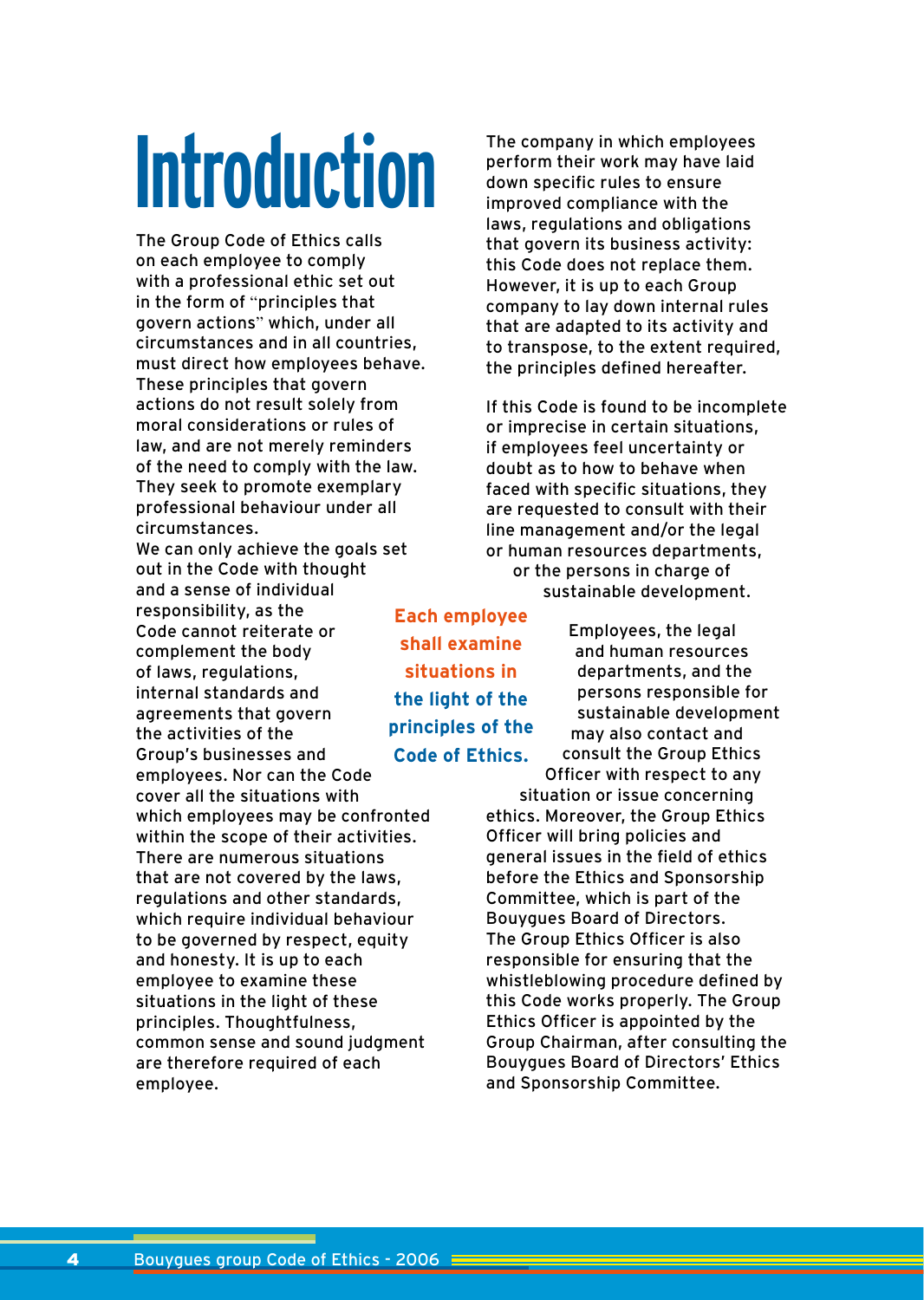## 1. Compliance with the law

The Group and its employees will comply with the laws and regulations in every country where they perform their business activities. Employees must avoid activities and behaviour that could involve themselves, other employees, their company or the Group in an unlawful activity.

While we cannot ask everyone to be a specialist in the legislation that applies to their professional activity, individual employees need to acquire sufficient knowledge of the rules of law that are applicable to their activities, regardless of whether the activities are performed in France or in a foreign country.

This basic knowledge will allow them to determine the time at which it becomes necessary for them to seek counsel from management, the legal and human resources departments, and possibly from the Group's advisors.

Compliance with the rules governing labour and employment, health and safety, as well as the protection of the environment require particular vigilance.

# $\overline{2}.$  Respect for persons

The management of human resources and relations between employees in general are based on the principles of mutual confidence and respect and concern for treating others with dignity.

The Group Human Resources Charter is the reference that guides individual employees in their daily work.

The Group intends to apply a fair policy of human resources that complies with the law. The Group will refrain from, in particular, all discrimination on unlawful grounds.

All psychological and sexual forms of harassment, coercion and bullying are prohibited.

Compliance must be ensured with the laws that govern the protection of employees' privacy, in particular the laws governing electronic files.

Ensuring and improving the safety of employees in the performance of their activities is an ongoing concern.

The Group also intends to comply with the United Nations Universal Declaration of Human Rights and with the fundamental principles of the International Labour Organisation, in particular concerning forced and child labour.

## $3.$  Higher interests of the Group

Employees must, under all circumstances, behave fairly and be guided by the interests of the Group. The quality of the Group's image and the reputation of its services and products determine its development and durability. All employees must refrain from any denigrating behaviour, in particular.

Group employees must pay particular attention to the protection and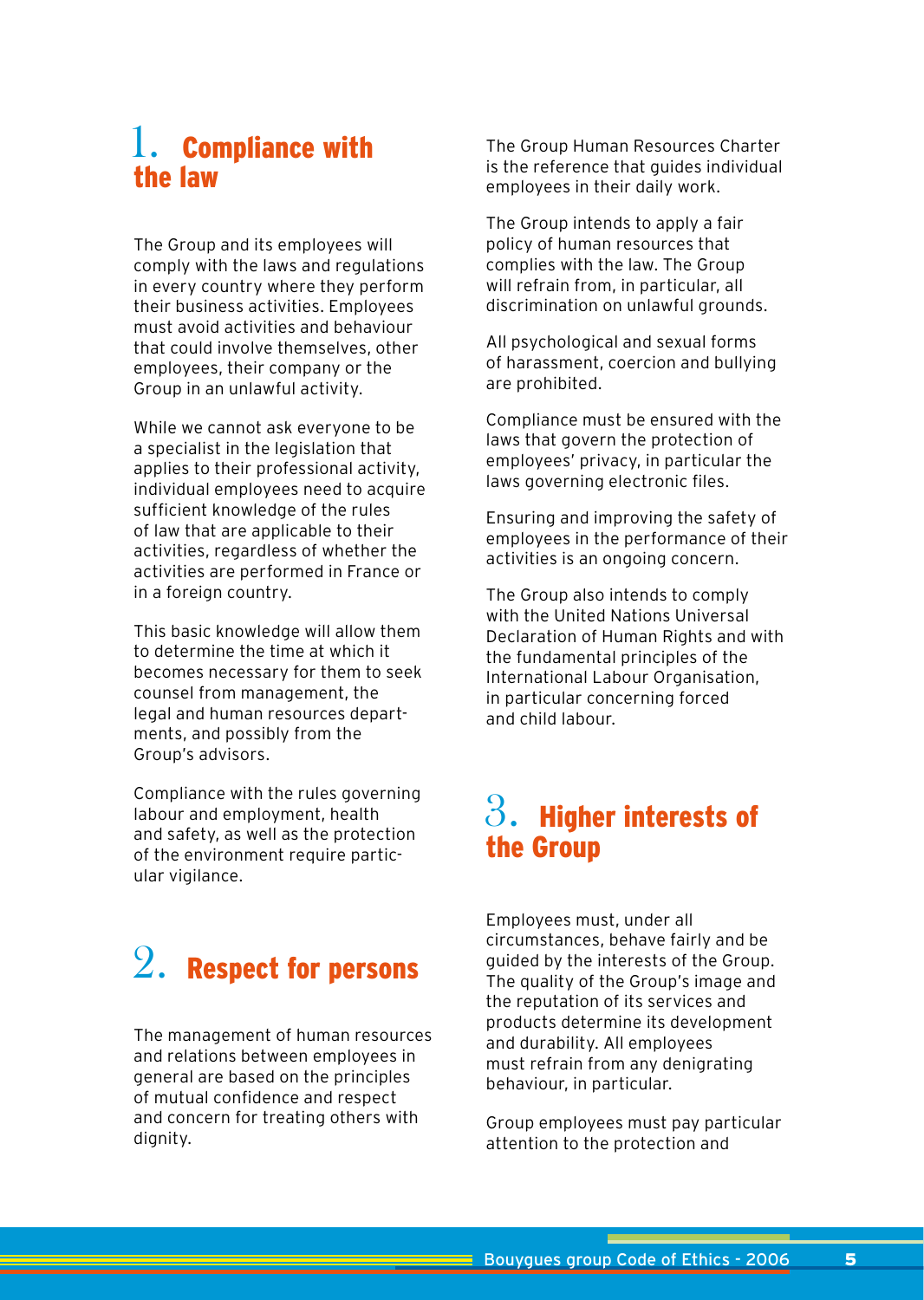profitability of the investments made by the Group's shareholders.

Achieving client satisfaction is a paramount goal for the Group. Client confidence is won and maintained through respect for client rights and a permanent concern to make only commitments that can be kept, and to honour them.

# $4.$  Intra-Group relations

Where several Group companies are required to have business dealings with each other, they shall, with the same vigilance, show the good faith that is owed to clients, suppliers and external partners. In the interests of the Group, they shall implement all measures that make it possible to avoid disputes. Where a dispute cannot be avoided, a fair solution must be sought, with each party acting in a spirit of conciliation, with transparency and in good faith.

In general, while all employees are required to protect the interests of the company where they perform their business activity, they should also be aware that the higher interests of the Group require everyone to ensure the quality and smooth running of internal relations, regardless of the field concerned: contracts concluded within the normal scope of business, commercial and financial relations, but also and particularly, in the field of human resources, e.g. intra-Group mobility.

## $5.$  Conflicts of interests

Given their duty to act in good faith towards the Group, employees shall take care not to perform another activity, either directly or indirectly, and not to make any statements that would place them in a conflict of interests with the company.

In particular, employees must not seek to hold an interest or invest in a business, whether the business is a Group client, supplier or competitor, if this investment is liable to influence their behaviour in the performance of their duties within the Group.

All employees shall obtain written authorisation from their company manager before concluding any transaction with a company where the employee or a member of the employee's family is a major investor or key officer.

Employees may not accept an assignment or outside work offered by a supplier, client or competitor that could affect their performances or judgement in the performance of their duties in the Group.

All employees must inform their line management of any outside assignments and employment of a professional nature and, in general, of any conflict of interest.

Individual common sense and personal conscience can ensure that conflicts of interests are avoided.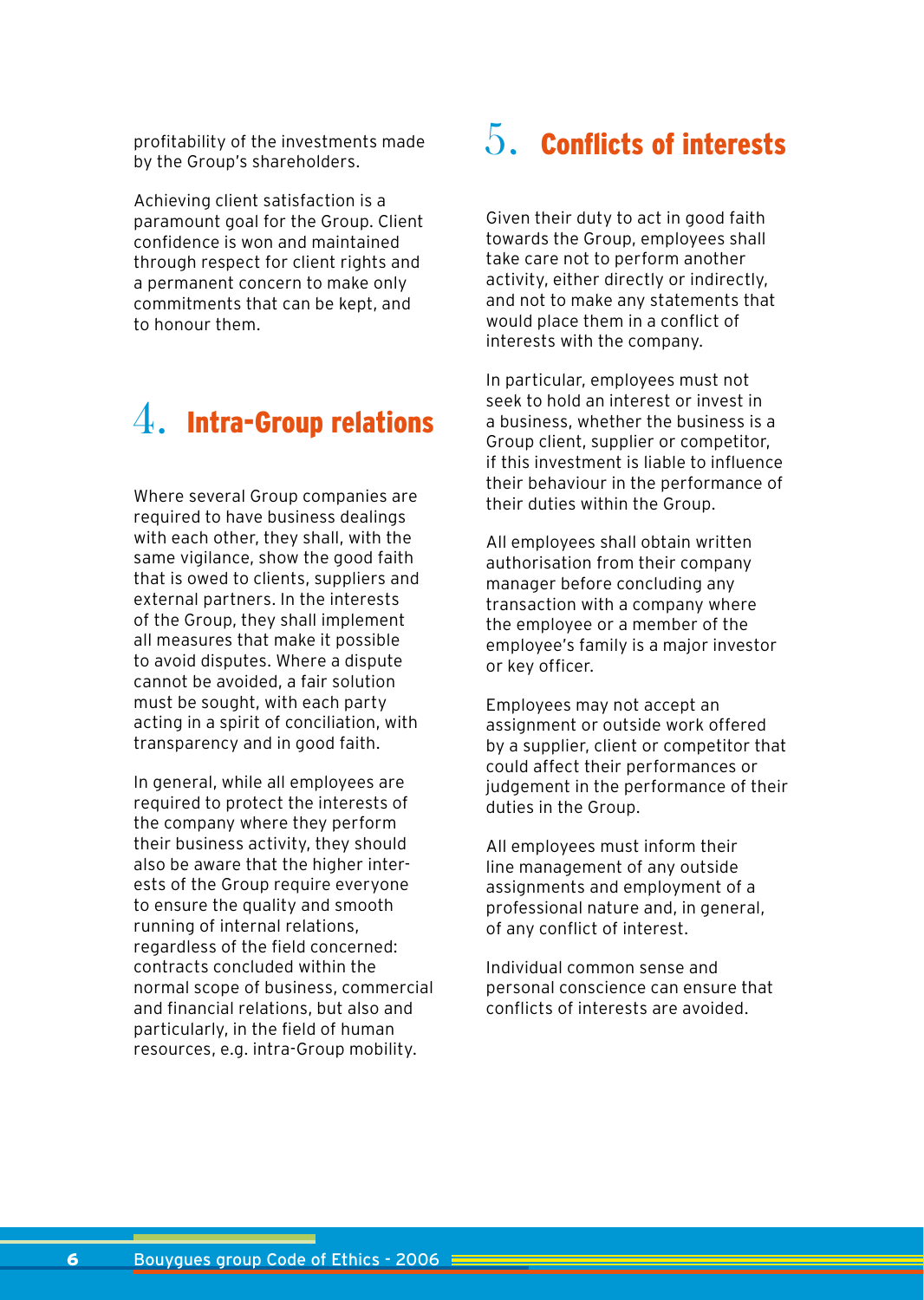### $6.$  Communications and information – Fairness to shareholders

Group communications strives for transparency and reliability. The aim is to enable Group partners and employees to be accurately informed of Group activities.

The Group intends to provide its shareholders, in particular, with reliable, quality information.

Proper Group management requires individual employees, regardless of grade, to take the utmost care with respect to the quality and accuracy of the information they circulate within the Group.

Employees must not disclose the confidential information they hold on account of their duties or simply as a result of belonging to the Group, to parties outside the Group. Employees shall not disclose such confidential information to other Group employees who do not have authorisation to access it. Particular vigilance is required with respect to information on financial results, projections and other financial data, acquisitions and disposals, new products, know-how and techniques, commercial offers and information on human resources. This duty to ensure confidentiality continues even after employees leave the Group.

The prohibition on disclosure encompasses, in particular, certain information and communications initiatives: relations with the media, investors, financial analysts and public and regulatory authorities are reserved for certain officers and

specialised departments, such as the communications, finance and regulatory activities departments. This information, whether confidential or not, and these communications initiatives, cannot be disclosed or undertaken by an officer, employee or department that has not been given this responsibility.

The high profile that accompanies certain positions in the Group requires particular attention to these duties of discretion and restraint.

# Protection of assets 7.

Everyone is responsible for the safeguard of Group assets. These are not only the movable property, real property and intangible assets recognised and defined by the law, but also include the ideas and knowhow generated by Group employees. Lists of clients and sub-contractors or suppliers, information on markets, technical and commercial practices, commercial offers and technical studies, and all data and information to which employees have access in the performance of their duties are part of the Group's assets. These assets are protected and employees remain bound to their duty to protect them even after leaving the Group.

No Group funds or property may be used for unlawful purposes or for purposes that are not connected to Group activities. Therefore, company facilities, equipment, funds, services and, in general, company assets, must not be used for personal purposes. Employees shall not use any Group assets whatsoever for personal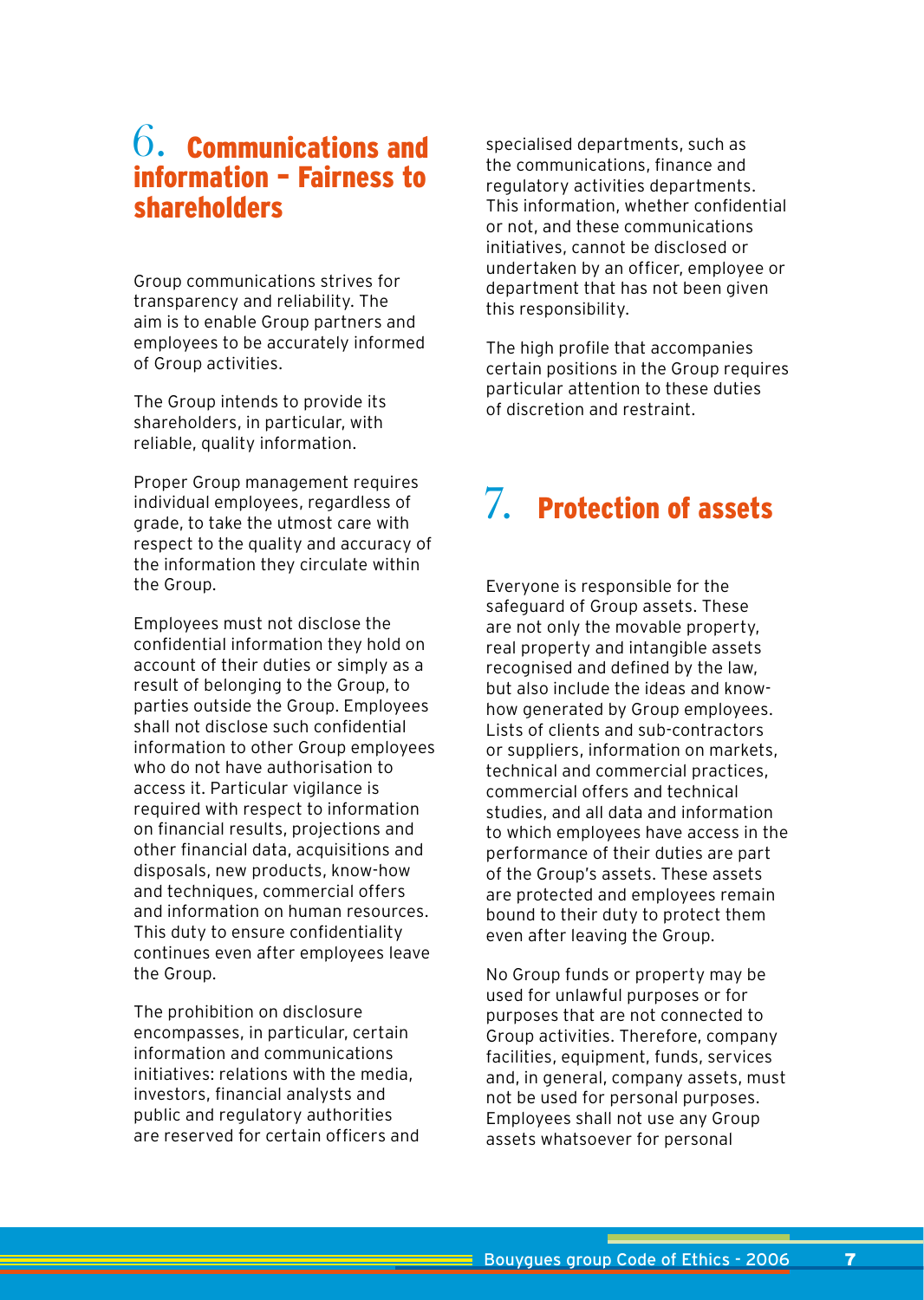purposes, or place such assets at the disposal of a third party for use for the benefit of any party other than the Group.

In particular, the communications systems and intranet networks are Group property and should be used for professional purposes. Use for personal purposes is only authorised within reasonable limits if needed to achieve an optimum work-life balance and if really necessary. Using these systems and networks for unlawful purposes, in particular to send racist, sexual or insulting messages, is prohibited.

Employees are also prohibited from making illegal copies of the software products used by the Group and from using said software in an unauthorised way.

All the documents and information that comprise the intellectual, industrial and artistic property and know-how that are the Group's strength, are protected.

## Financial 8.transactions – Accounting

The operations and transactions carried out by the Group must be recorded in an accurate and fair manner in each company's accounts, in accordance with the regulations in force and with internal procedures.

In particular, all employees who make accounting entries must show accuracy and honesty, and ensure that each entry is backed up with supporting documents.

All transfers of funds require particular vigilance, in particular regarding the identity of the beneficiary and the reason for the transfer.

The disclosure of financial information and stock market transactions performed by employees involving listed Group shares, whether as part of their duties or for personal purposes, must comply with the laws and regulations that govern financial activities. The disclosure of inaccurate information and the circulation and use of privileged information, as well as stock market manipulation, are criminal offences.

It is, in particular, the responsibility of each employee to ensure the confidentiality of all non-public information that could influence the price of Bouygues shares, or shares in any other listed Group entity, until the publication of such information by the empowered persons. Employees shall also refrain from dealing in shares in Bouygues or in any other listed Group entity, for as long as such information has not been made public. Use of such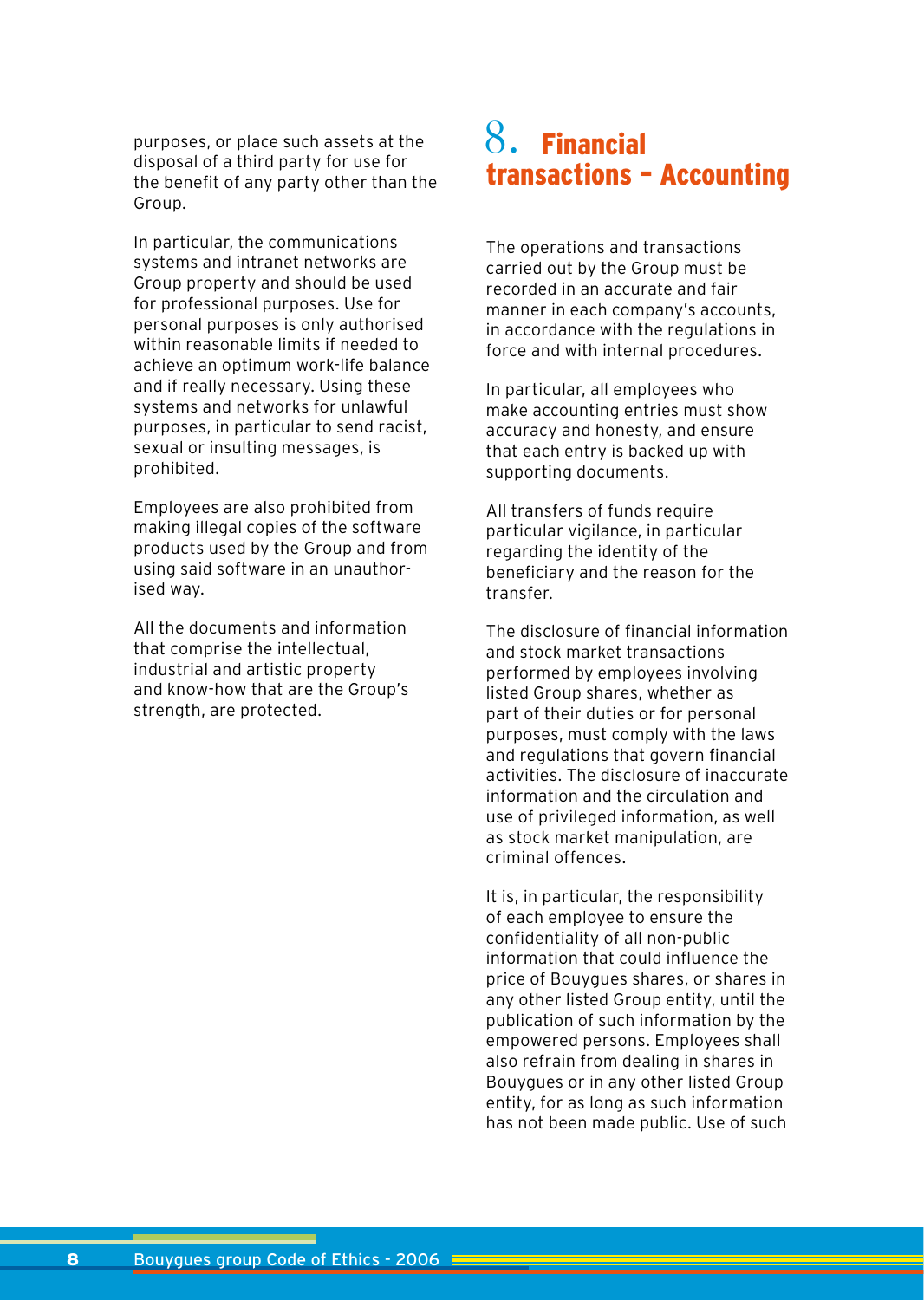information directly or indirectly for personal gain or to enable a third party to carry out a stock market transaction is prohibited.

Employees who have doubts or questions, in particular holders of privileged information, may consult the Group Ethics Officer to ensure that they are complying with the ethics and the rules in force governing all exercising of stock options and all transactions involving shares issued by a Group company.

# 9. Internal control

Each employee is responsible for contributing to internal control and audit operations with transparency and honesty, so that any significant deficiency or weakness can be identified and corrected.

Any hindrance to the smooth running of controls or audits, whether carried out by internal departments or the statutory auditors, as well as any concealment of information in this connection, are prohibited and constitute serious breaches of this Code of Ethics.

# $10.$  Quality

Quality is one of the Group's strategic concerns.

The technologies and processes that are used take into account requirements concerning quality, safety and the contractual and regulatory environment.

The quality-safety-environment certification of our management systems by an independent organisation increases the confidence of our clients in our capacity to fulfil our commitments.

Each employee must contribute to the continuous improvement of internal risk management systems and facilitate the identification of the primary causes of failure.

## 11. Sustainable development

Sustainable development is included in the strategy of the Group's various businesses. In keeping with its culture and values, the Group undertakes to serve its clients, while assuming social and environmental responsibility.

By applying the principle of continuous improvement and on the basis of concrete actions, Group entities must take into account, in their strategy and processes, the preservation of the environment and natural resources, improvement of living conditions, the sharing of experiences, the use of the best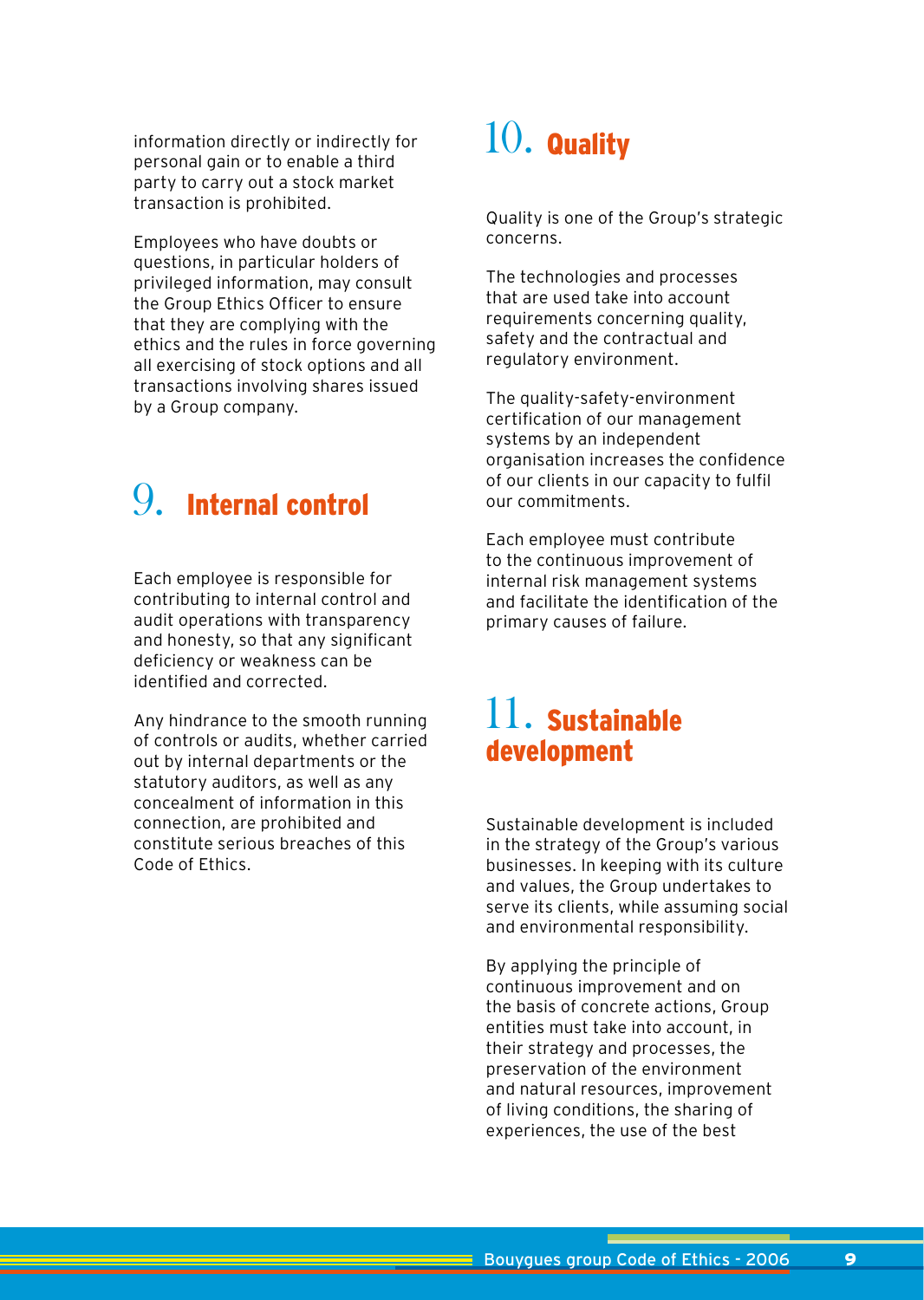technologies and dialogue with and the involvement of stakeholders in the decisions that concern them.

By adhering to the United Nations Global Compact, the Group shows its commitment to a constant search for innovative solutions in the field of human rights, labour standards, the environment and anti-corruption. This active approach is central to the Group's culture and values and is implemented in partnership with civil society and other organisations.

#### 13. Charitable contributions – Sponsorship

Charitable contributions and sponsorship initiatives are authorised if they effectively serve a cause of general interest and contribute to the civic action defined by the Group or its entities. They must receive prior, written approval from the manager of the company concerned and must be recorded in the accounts.

## 12. Respect for the **environment**

The Group's aim is to reach the best standards in the field of environmental protection. Each employee must make every effort to maintain a safe working environment that protects health. It is also the responsibility of individual employees to prevent or minimise the impacts of their activity on the environment. The protection of nature, the maintenance of biodiversity and ecosystems, the depletion of natural resources and the management of waste and toxic substances are concerns that are common to all Group employees.

# 14. Political activity

The Group respects the commitments of its employees who, as citizens, participate in public life. However, the Group intends to maintain a neutral political stance.

Employees must therefore exercise their freedom of opinion and political activity outside the scope of their employment contract, at their expense and on an exclusively personal basis. No Group asset shall be used for political activities. All employees must refrain from involving the Group and any of its entities in such activities, from a moral standpoint, and are prohibited from disclosing their ties with the Group.

The financing of political parties or the activities of elected representatives or candidates by a company is strictly prohibited in France.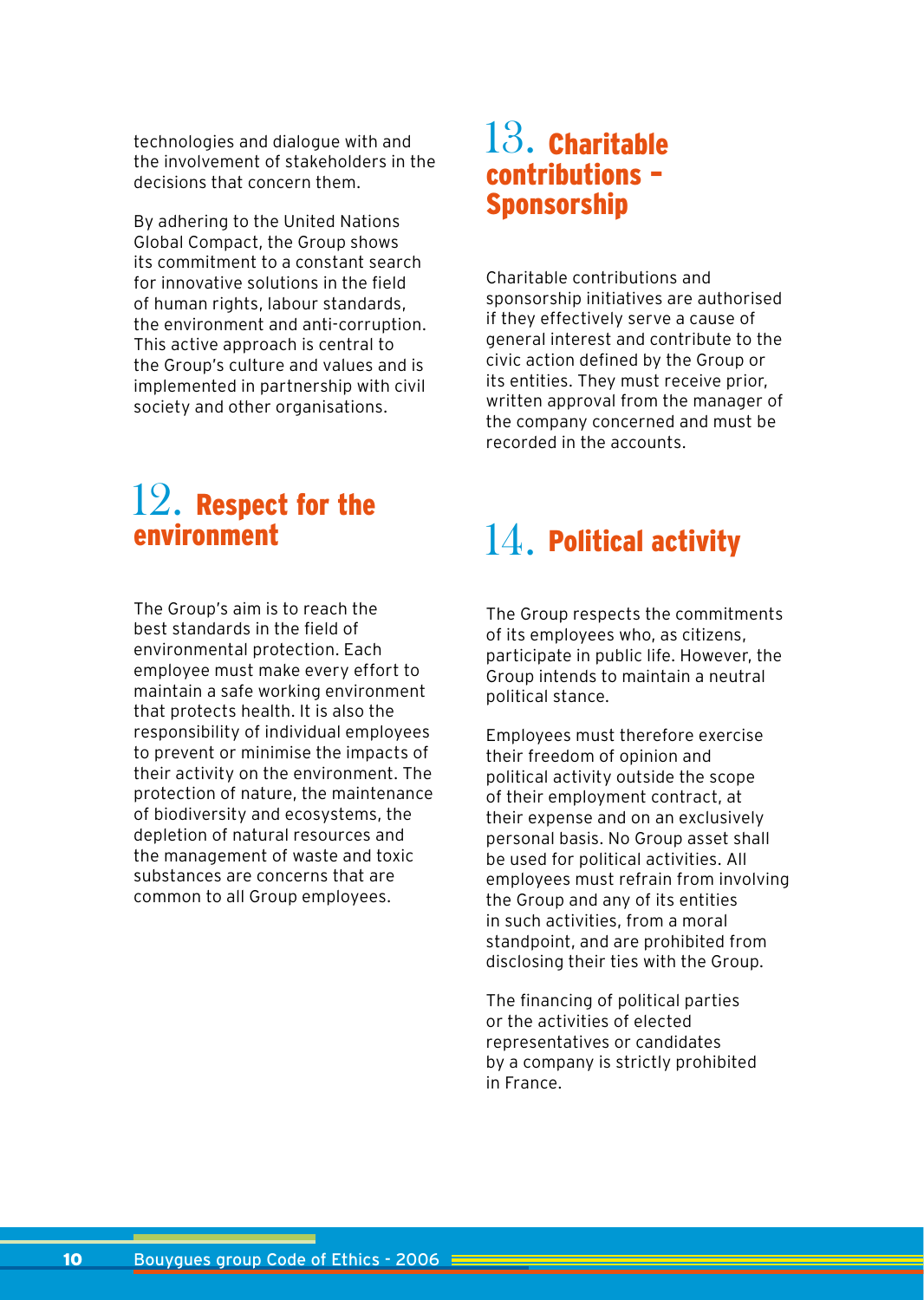In other countries, these contributions are authorised and/or subject to legislation. The general policy of the Group is not to contribute to the financing of political parties or politicians. If, in a given country, it appears that a company cannot behave in society in a way that is different from generally accepted practices, all contributions will comply with local legislation, be recorded in the accounts and be subject to the prior written agreement of the manager of the contributing company. In any event, such contributions will be limited to the most reasonable amounts contributed in the country concerned and will not seek to promote a specific interest.

Any employee who participates in the decisions of a State, public authority or local government branch within the scope of their political activities must refrain from taking part in decisions that concern the Group or one of its entities.

#### 15. Commercial action – Relations with clients and suppliers

Group companies must treat all their clients and suppliers with honesty and equity, regardless of their size and condition.

The Group's commercial action, in France and abroad, will be conducted in compliance with the framework laid down in each country, which all employees shall strive to know. In particular, Group companies shall comply with the specific rules that

govern public procurement contracts, regardless of the country in which they conduct their business activities.

Group companies can only draw benefit from fair and open competition. Group employees and companies shall carry out all commercial action and procurements by following the principle of fair competition, and by refraining from anti-competitive practices or behaviour that could constitute wrongful anti-competitive practices, in particular within the scope of public tenders or contracts concluded with States or local government. As competition law is complex and subject to change, and as administrative, criminal and civil penalties may be applied, employees shall consult with the legal departments in the event of a doubt or question.

Employees must undertake not to offer or grant favours or benefits, whether pecuniary or otherwise, to third parties. In particular, the promising or giving of gifts or free services are not permitted, unless as a matter of courtesy or customary hospitality, or unless the gifts are symbolic or minimal. In general, commercial dealings must comply with the legislation applicable to the activity concerned and remain within the limits of the most reasonable customary practices for the profession or country where they are implemented.

The support given by representatives, consultants or intermediaries in the area of commercial dealings may be required in the sectors where Group presence is reduced or due to their technical skills. Calling on these intermediaries is only justified within this scope and only if the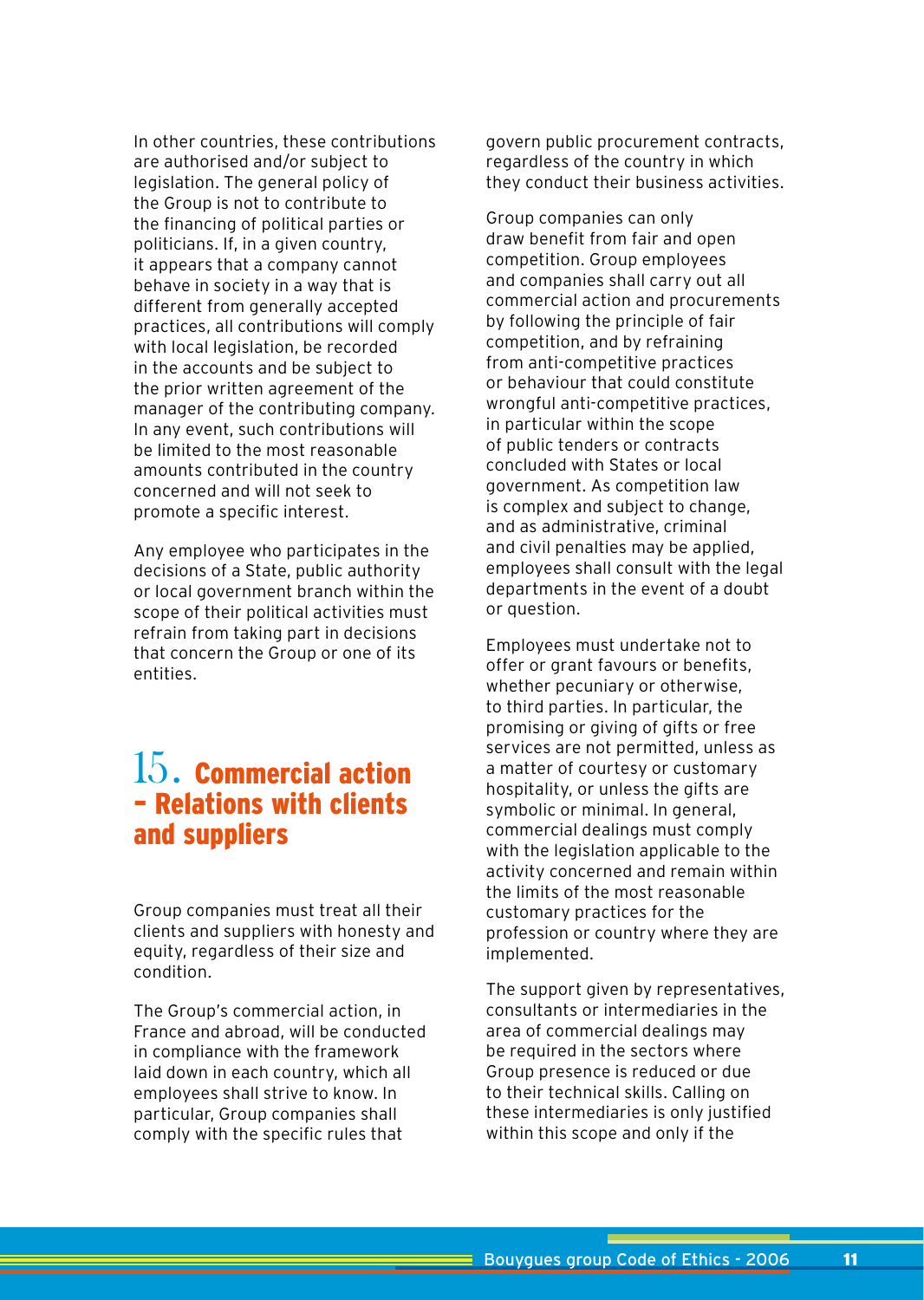services provided are genuine. Their remuneration must be in keeping with the services and the payment compliant with their contract, which must be concluded in compliance with internal procedures.

The managers of the companies concerned must ensure that they supervise this local support and the services effectively provided by these intermediaries, in strict compliance with local rules.

Employees must not agree to receive, either directly or indirectly, any payment, gift, loan, entertainment or benefit from anyone who does business with the Group; only customary courtesy or hospitality, business meals and other events that correspond to the most reasonable customary practices in the country or profession are acceptable. Gifts, other than pecuniary gifts, are acceptable if their value is low and if such a practice complies with customary practices. Employees must each ask themselves whether such a gift or benefit is lawful, liable to affect how they act within the Group and whether the giver will think that employees have compromised themselves. Management must be informed of any canvassing or offer of specific benefits to which an employee is subject.

# $16.$  Corruption

The negotiation and performance of contracts must not give rise to behaviour or actions that could constitute active or passive corruption, or complicity in influence peddling or favouritism. In particular, in accordance with the OECD Convention on Combating Bribery of 17 December 1997, the corruption of foreign public officials, in all forms, is prohibited.

## 17. Implementation of the Code of Ethics

It is the responsibility of each Group entity to implement this Code of Ethics, in light of the constraints and specificities of its activities and geographical location.

All employees are required to comply with and apply the rules contained in this Code of Ethics, according to their duties and responsibilities. To this end, individual employees must be vigilant with regard to themselves, their circle of contacts, their teams and the persons placed under their responsibility.

# 18. Whistleblowing

When confronted with an ethical problem, employees must inform their line manager or the manager of the company in which they perform their professional activity, allowing sufficient time for said managers to give relevant advice or to make an appropriate decision.

It is the responsibility of the line managers and officers of a company to assist employees in resolving the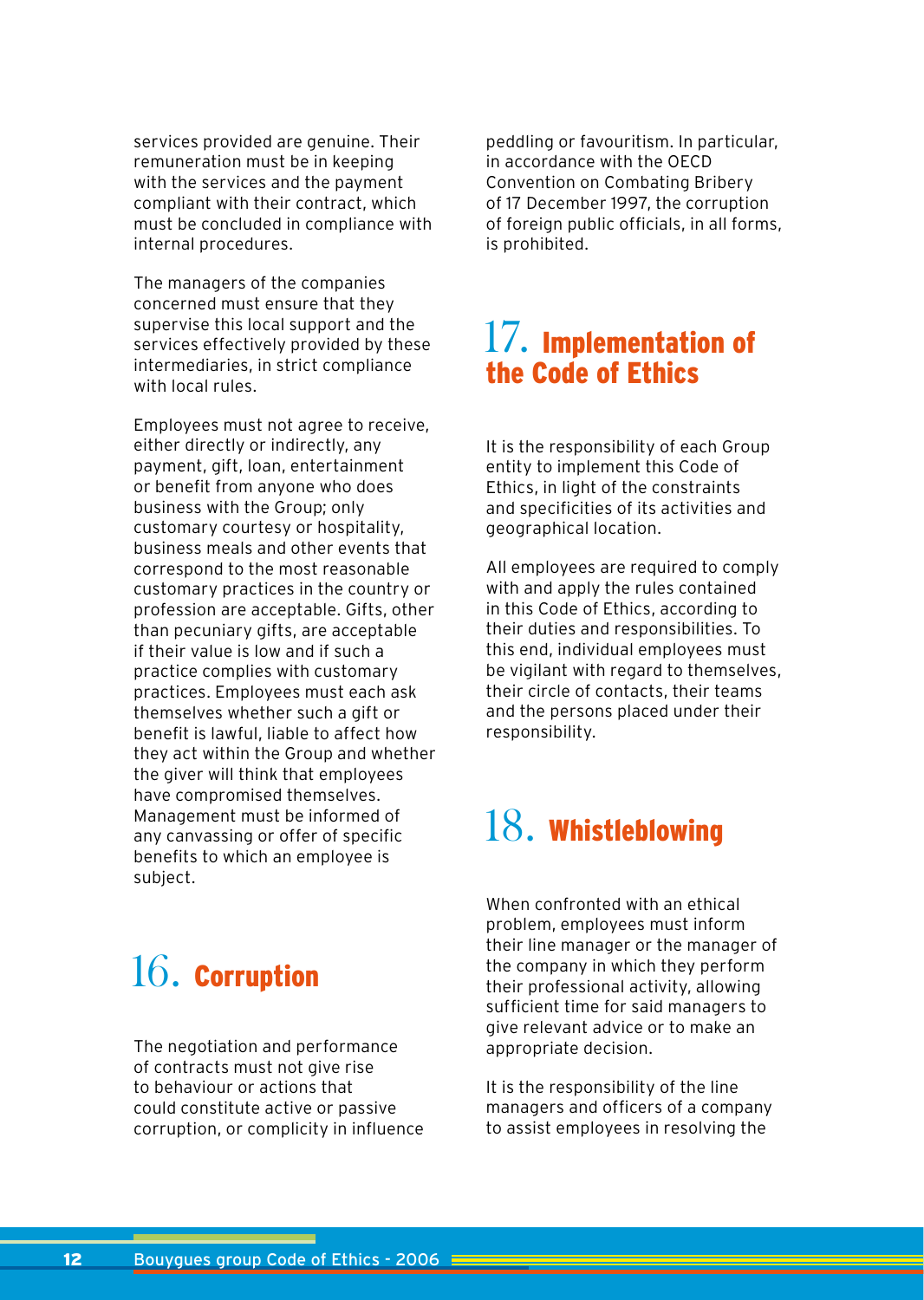difficulties with which they may be confronted. When in doubt, the legal or human resources departments, as well as possibly outside advisors, should be consulted.

No action may be taken against an employee who in good faith reports a breach of the rules laid down in this Code.

Employees may also use the Group whistleblowing facility. In accordance with the general authorisation issued by CNIL (French Data Protection Agency) in decision no. 2005-305 of 8 December 2005, the Group whistleblowing facility is governed by the following rules:

#### **Scope of the Group whistleblowing facility**

The whistleblowing facility is restricted to the following areas:

- **•** corruption,
- **•** accounting irregularities,
- **•** stock market irregularities.

#### **The persons concerned by the Group whistleblowing facility**

The employees who are liable to be the subject of whistleblowing are as follows:

**•** corruption: corporate officers, managers and employees from the procurement, projects, works, corporate services, IT, commercial and marketing departments.

- **•** accounting irregularities: corporate officers, managers and employees from the consolidation, accounting, cash management and finance departments.
- **•** stock market irregularities: corporate officers, managers and employees from the cash management and finance departments and, in general, all employees who may hold privileged information.

#### **Using the Group whistleblowing facility**

Use of the whistleblowing facility is optional. The facility should only be used in compliance with the applicable laws and regulations and in the exceptional cases where the line management channel, the whistleblowing facilities offered by the law or the control systems within the Group or the company concerned may not work. The fact that an employee refrains from using the whistleblowing facility may not lead to any consequences for the employee concerned.

Whistleblowers must identify themselves. Their identity will be treated in the strictest confidence.

Abuse of the whistleblowing facility will render the perpetrator liable to disciplinary action, as well as legal action. On the contrary, use of the facility in good faith, even if subsequently the facts are found to be inaccurate or are not proven, will not render the whistleblower liable to any disciplinary action.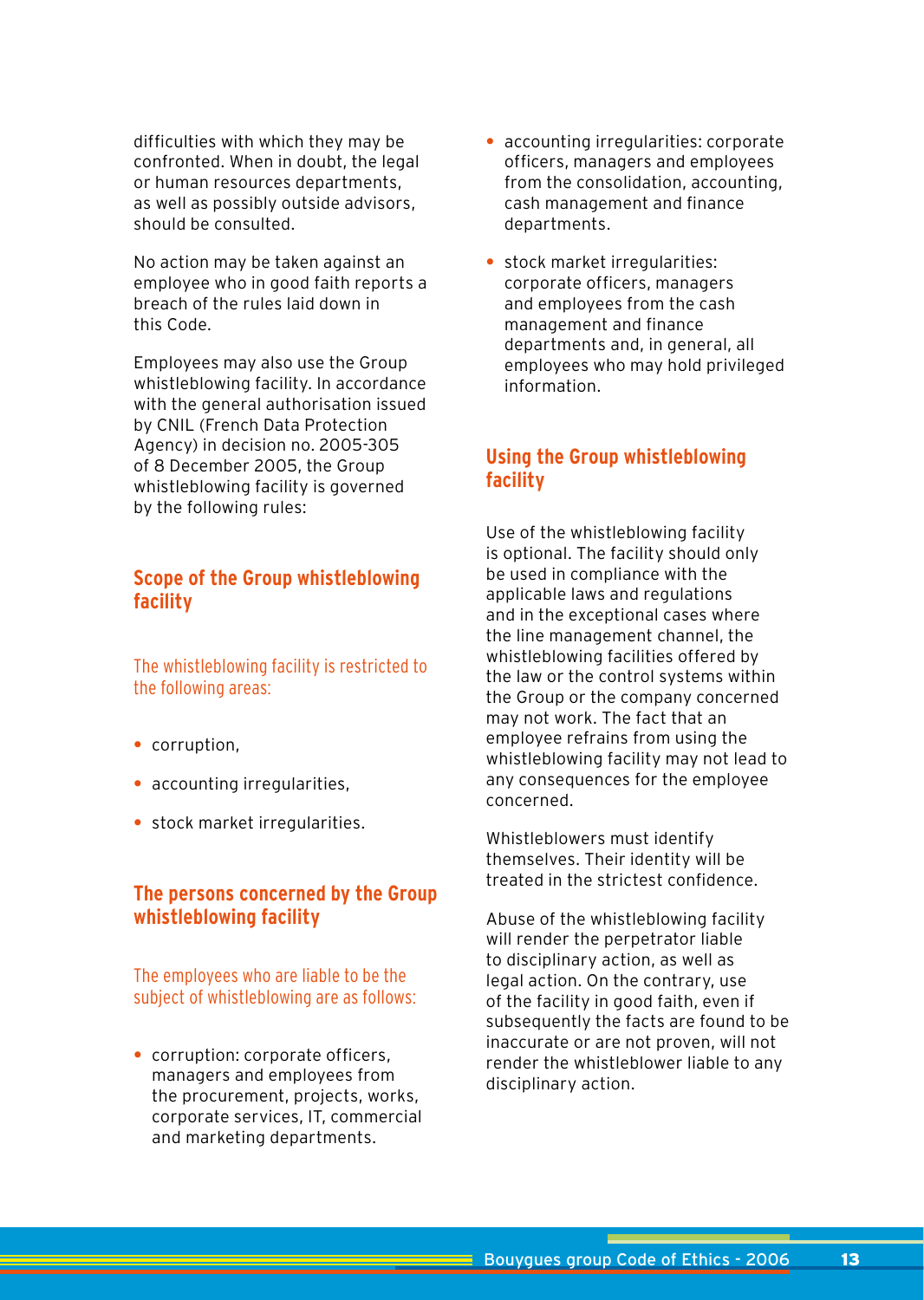#### **The persons targeted by the Group whistleblowing facility**

Data and information must be provided by the whistleblower to the Group Ethics Officer alone. To this end, the Group Ethics Officer is subject to an increased confidentiality obligation.

While maintaining the confidentiality of the whistleblower's identity, the Group Ethics Officer shall ensure that, when the whistleblowing is logged and processed, only the data and information required for the verification and processing of the whistleblowing are disclosed.

In general, any person responsible for acknowledging and/or processing whistleblowing must undertake to comply with an increased confidentiality obligation, not to use the data and information for other purposes, to comply with the limited storage time for such data and information and to destroy and return said data and information in accordance with these rules.

#### **Content of whistleblowing within the Group**

Only facts, data and information put forward in an objective manner, that are directly connected to the areas that fall within the scope of whistleblowing (corruption, accounting and stock market irregularities) and that are strictly needed for verification operations, will be taken into account.

In all communications, the Group Ethics Officer will show the alleged nature of the facts, information and data, and any classification required for the description.

#### **The rights of persons targeted by Group whistleblowing**

All persons targeted by whistleblowing will be informed of the data held concerning them as soon as the whistleblowing has been logged, whether using IT or otherwise. The person will be able to access the data and request the correction or deletion thereof if the data is incorrect, equivocal or out of date.

Where protective measures are required, in particular to prevent the destruction of evidence concerning the whistleblowing, the person targeted by the whistleblowing will only be informed once these measures have been taken.

#### The following information, in particular, will be provided to all persons targeted by whistleblowing:

- **•** a copy of these rules, which govern Group whistleblowing procedure,
- **•** the allegations made against them,
- **•** the list of any departments that have been informed of the whistleblowing,
- **•** the terms and conditions for exercising their access and amendment rights.

Persons targeted by whistleblowing may under no circumstances obtain disclosure of the identity of the whistleblower.

#### **Consequences of use of the Group whistleblowing facility**

After the whistleblowing has been studied, the Group Ethics Officer will inform the managements concerned. They will then carry out the appro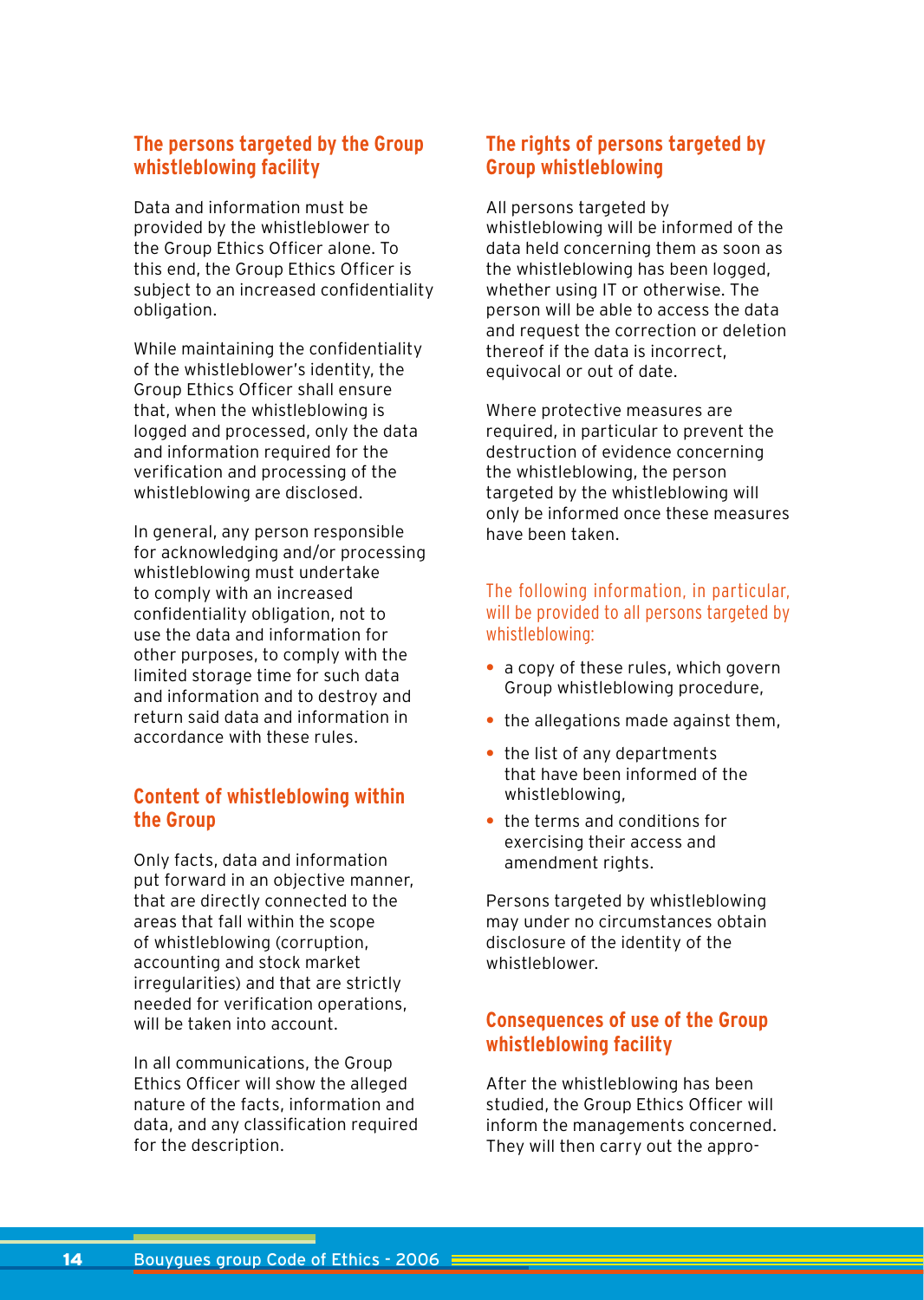priate investigations and decide on the consequences of any breaches recorded, such as disciplinary action or referrals to the administrative or judicial authorities.

All data disclosed within the scope of implementation of the whistleblowing facility but that does not fall into one of the categories defined above will be destroyed by the Group Ethics Officer, unless the vital interest of the company concerned or the physical or moral integrity of its employees are at stake. In this case, the Group Ethics Officer may decide to alert the management and/or the authorities concerned.

#### **Storage period for personal data**

All data that has been verified will be destroyed by the Group Ethics Officer within two months of the closure of the verification operations, except where a disciplinary procedure or legal action has been initiated against the person targeted or the perpetrator of abusive whistleblowing. In this case, the data will be stored until the end of the proceedings.  $\blacksquare$ 

## Group Ethics Officer

**Jean-François Guillemin Corporate Secretary, Bouygues**

**Email: jfgn@bouygues.com**

This document has been printed on paper certified under the Programme for the Endorsement of Forest Certification schemes (PEFC). PEFC provides certified proof of the sustainable management of forests and performs controls through to the final product. The Code of Ethics has been published by the Bouygues group's Corporate Communications Department. \_ December 2006 \_ Bouygues 32 Avenue Hoche 75008 Paris, France www.bouygues.com

> Translation: Bouygues Translation Department, James Lee. Only the French-language version of this Code of Ethics is authentic and authoritative. Amending the present Code in any way is strictly prohibited. All reproduction or distribution of this Code outside the Bouygues group is subject to Bouygues S.A.'s prior agreement.